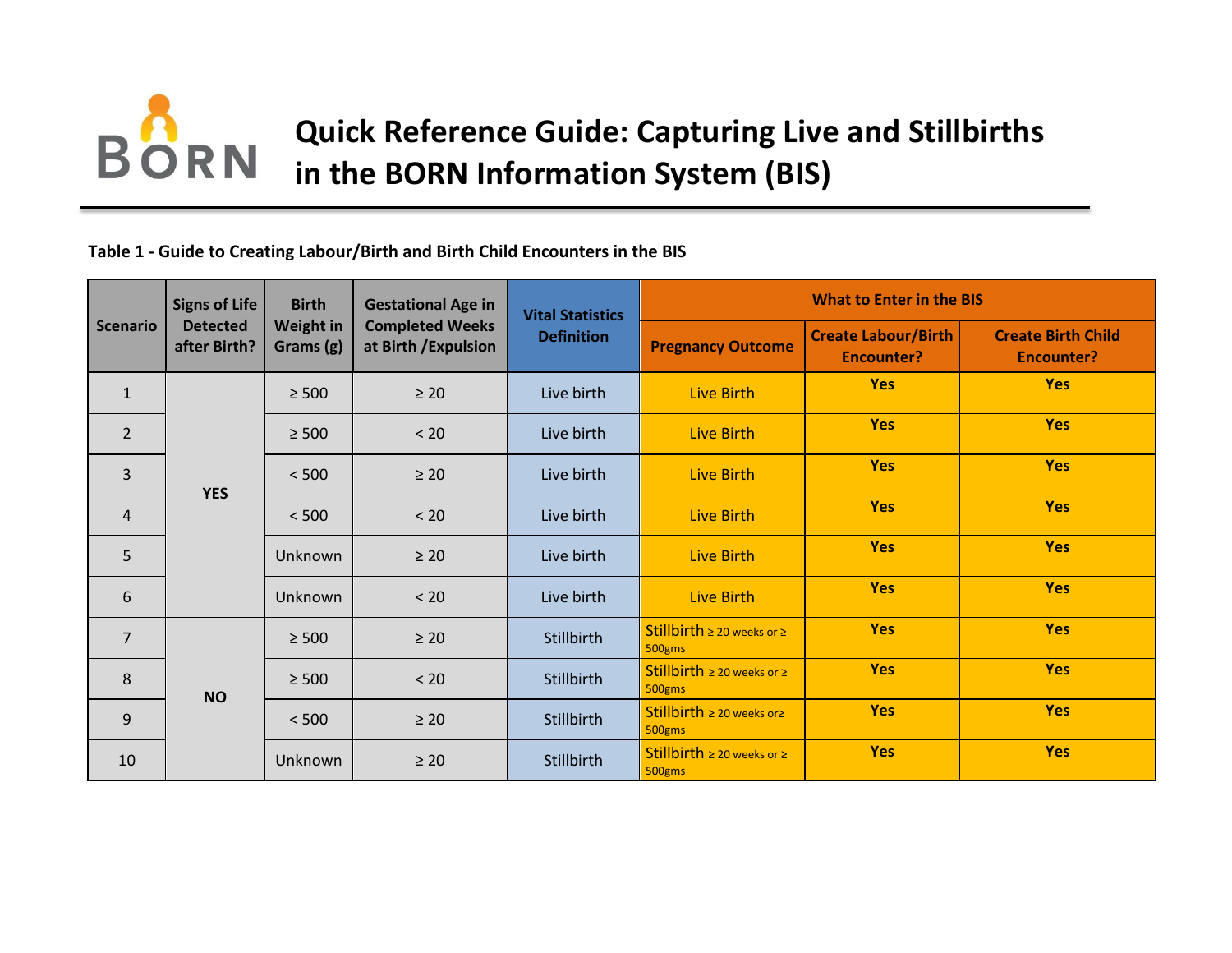# **Definitions Adapted from Vital Statistics Canada**

**Live Birth:** A newborn that shows **signs of life** (breathing, beating of the heart, pulsation of the umbilical cord, or definite movement of voluntary muscles), at any gestational age or birth weight.

**Stillbirth:** Death prior to the complete expulsion or extraction from its mother of a product of conception, either after the  $20<sup>th</sup>$ week of pregnancy or after the product of conception has attained the weight of 500 grams or more, and there are **no** signs of life.

## **Out-of-Hospital Birth Prior to Admission**

Please complete the **Labour/Birth and/or Birth Child encounters** when the birth occurred:

- outside your organization prior to admission and
- your organization is the first birthing hospital the woman and/or child is admitted to for care and
- the woman and/or child are not under the care of a midwife

Please complete the **Postpartum Mother and/or Postpartum Child Only encounters** when the birth occurred:

- at a birthing hospital and/or
- woman was under the care of a midwife

## **Figure 1 - Decision Tree: creating Labour/Birth and Birth Child encounters in the BIS**